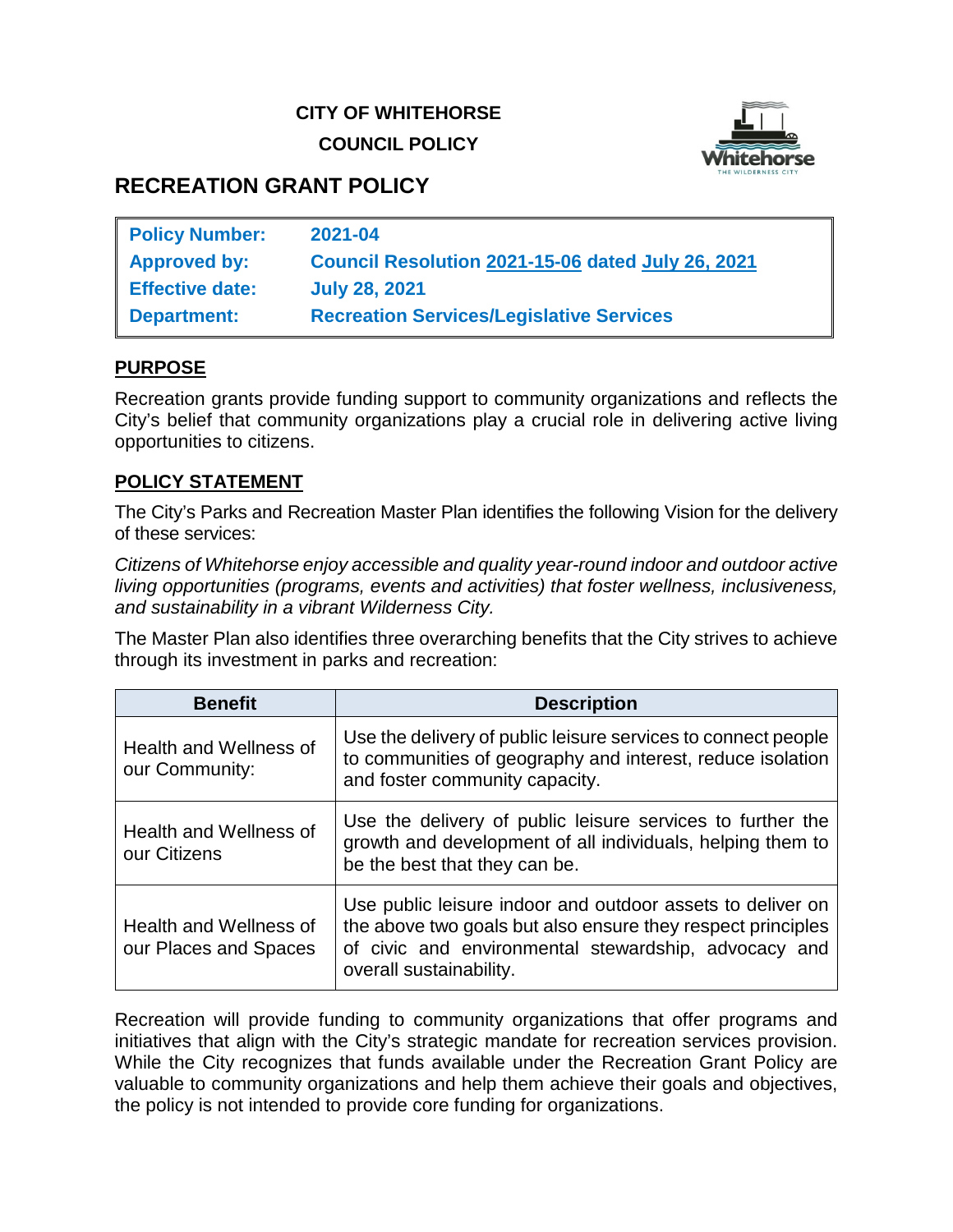### **DEFINITIONS**

"APPLICANT ORGANIZATION" means the organization applying for funding under the Recreation Grant Policy.

"CITY" means the City of Whitehorse.

"COUNCIL" means the duly elected council of the City.

"EQUIPMENT" means an item that is not part of a structure. For granting purposes, there are two classes: major and minor. Major equipment is equipment that costs \$2,000 or over with a life expectancy that exceeds two years as specified by the manufacturer. Minor equipment is equipment that costs less than \$2,000 with a life expectancy that does not exceed two years as specified by the manufacturer.

TASK FORCE" means a group of Whitehorse citizens appointed by Council for the specific purpose of reviewing and making recommendations to Council on recreation grant funding under the Terms of Reference set out in Appendix A to this policy.

"ACCOUNTABILITY STATEMENT" means a statement of revenues and expenditures with respect to grant funds received for the project, completed by the group or organization that received the Recreation Grant.

### **DEFINITION OF RECREATION**

The term "recreation" can mean different things to different people. The Framework for Recreation in Canada 2015: Pathways to Wellbeing provides the following renewed definition for recreation:

*Recreation is the experience that results from freely chosen participation in physical, social, intellectual, creative and spiritual pursuits that enhance individual and community wellbeing.*

Additionally, the Framework recognizes that recreation experiences include participation in physical activity and sport, and in artistic, cultural, social, intellectual, and passive activities.

The Recreation Grant Policy acknowledges this broad based definition of recreation and will consider qualified applicants accordingly.

### **ELIGIBILITY AND FUNDING CATEGORIES**

### **Eligible Organizations**

The following requirements will be used to determine the eligibility of applicant organizations.

- 1. The applicant organization must be Whitehorse based. Yukon-wide organizations will be considered for funding if sufficient evidence is provided that the organization's membership and activities are taking place within Whitehorse.
	- a) A Yukon-wide association and the Whitehorse organization affiliate (e.g., club) may both submit applications, providing both projects take place in Whitehorse and the requests are for different projects (not components of the same project).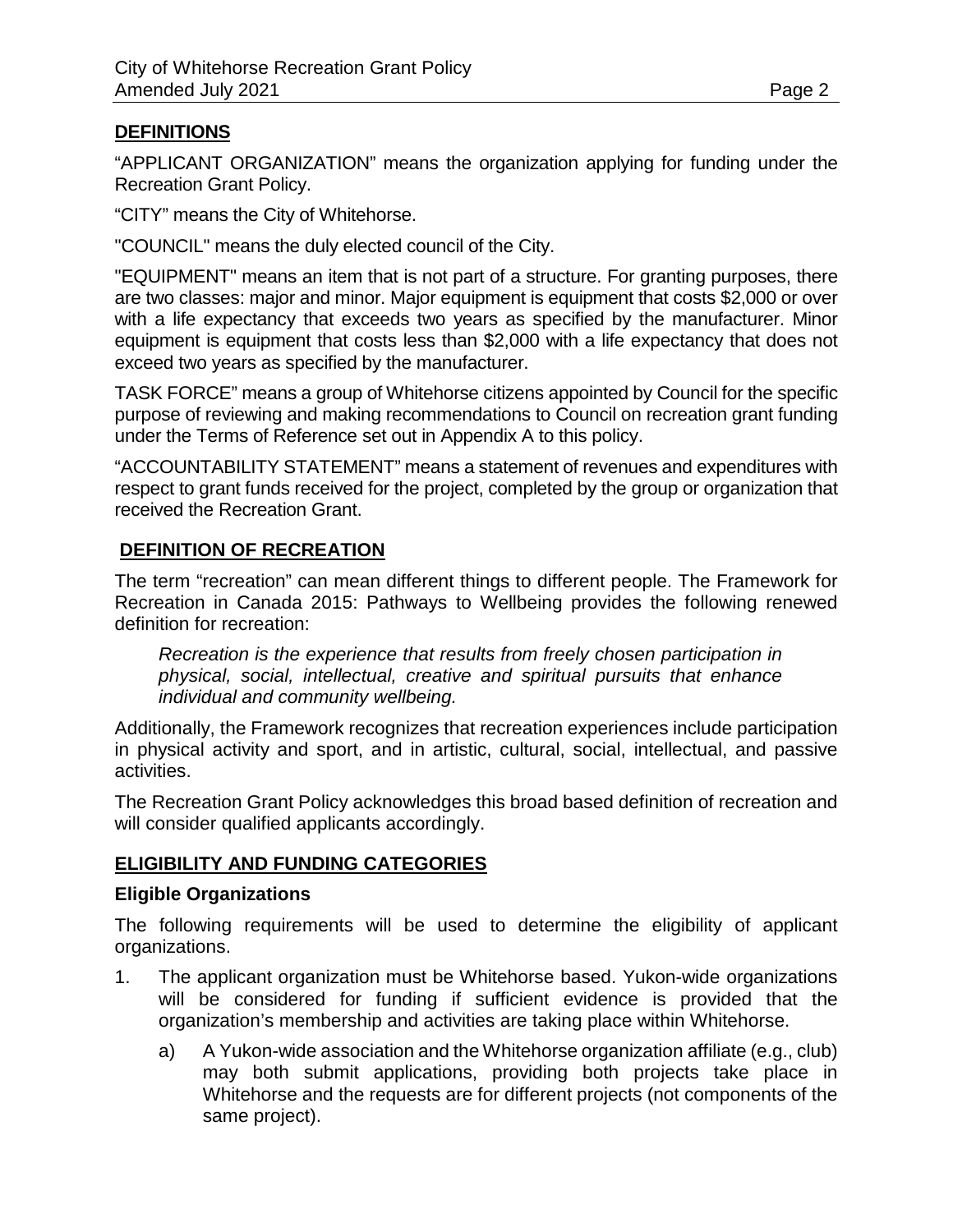- b) Preference is given to local clubs and organizations that provide support for recreational activities at the community level.
- 2. Applicant organizations must be not-for-profit in nature, which can be demonstrated by providing proof of society status (per section 11 of the *Yukon Societies Act*) and/or proof of current registered charity status per Canada Revenue Agency.
- 3. Applicant groups must be in good standing with the City. Applications will not be accepted from organizations that:
	- a) Are overdue on money or obligations owed to the City; and/or
	- b) Have been suspended or removed from using space due to improper use of a facility, recurring issues, or disciplinary action that has been taken by the City.
- 4. Applicant organizations that have been approved for funding in the past may be disqualified if they have not provided the required reporting documentation.
- 5. Joint applications are acceptable. However, the groups must identify which group is responsible for finances and reporting.

A complete list of eligible expenses can be found the Application Guide.

## **Funding Categories and Parameters**

The Recreation Grant Policy has four funding categories. Applicant organizations may only submit applications for up to two categories per year (12 months) and up to a maximum amount of \$14,000 per year.

| Category                              | <b>Proportion of Total</b><br><b>Recreation Grant Funds</b><br><b>Allocated to the Category</b> | <b>Funding Limit</b><br>per Application |
|---------------------------------------|-------------------------------------------------------------------------------------------------|-----------------------------------------|
| A. Ongoing Projects and Initiatives   | 50%                                                                                             | \$7,000                                 |
| B. New Projects and Initiatives       | 20%                                                                                             | \$7,000                                 |
| C Training and Leadership Development | 10%                                                                                             | \$2,500                                 |
| D. Operational Support                | 20%                                                                                             | \$5,000                                 |

### **Ineligible Expenses**

The Community Lottery Program provides municipalities and local authorities with funding to support programs/projects that sustain and contribute to the growth of arts, sport and recreation within their communities. By distributing money through municipalities and local authorities, Lotteries Yukon recognizes the value of enabling local decision-makers to meet community needs and create equitable access to lottery revenues for Yukoners.

However, Lotteries Yukon also identifies a number of parameters for use of the funds, which limits the resources available for operations and maintenance support.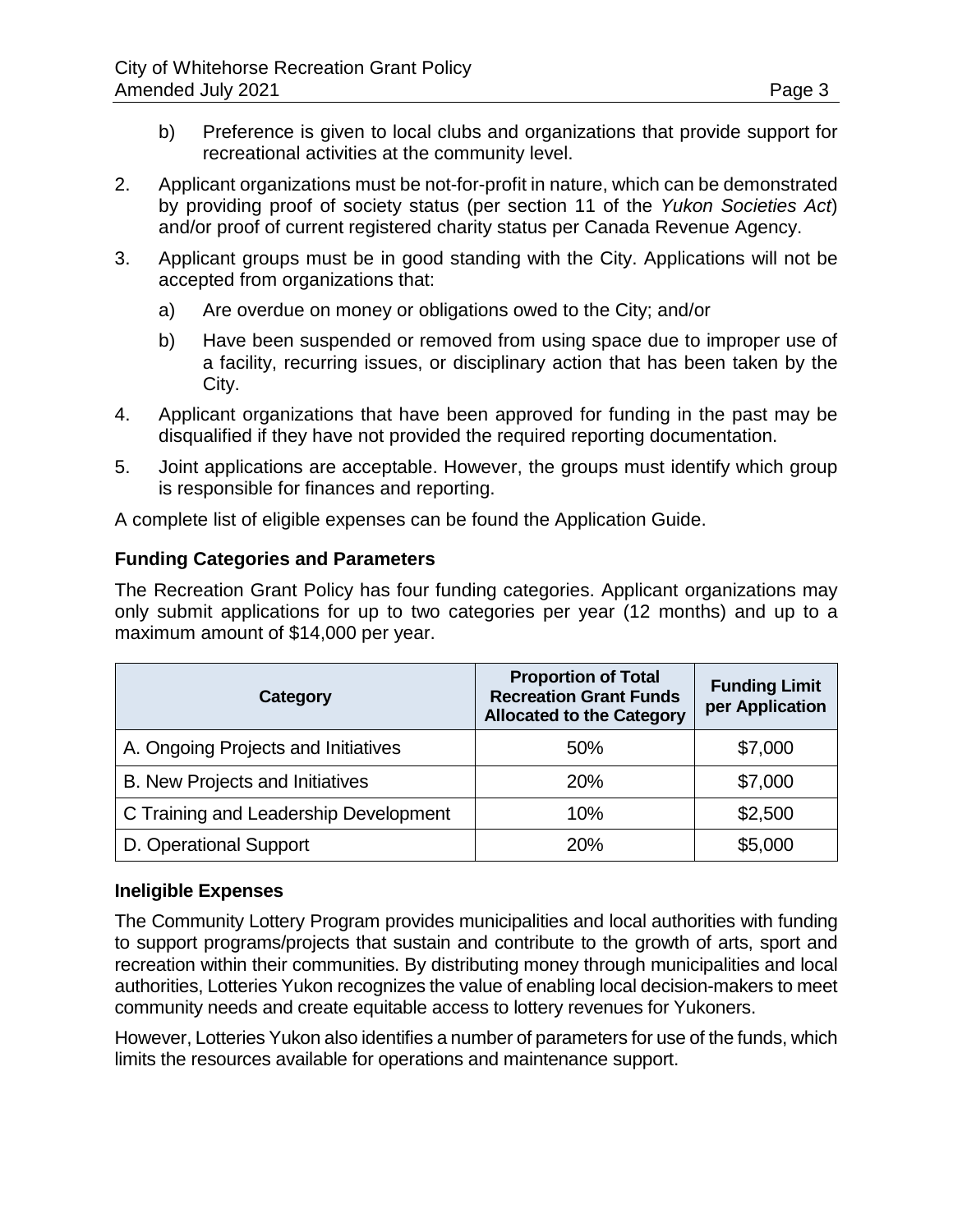Recognizing that operations are an important aspect of program delivery, the "Operational Support" funding category has been included within the Recreation Grant Policy to provide some limited resources to help offset important operational costs.

A complete list of ineligible expenses can be found in the Application Guide.

Retroactive funding will not be considered under the Recreation Grant Policy. Retroactive funding is defined as funding of an activity/project after it has commenced or is completed. If an activity takes place between the application deadline and the awarding of funds, it will not be considered retroactive funding. However, there is no guarantee the project will be funded.

Funding will not be provided for use towards City Facility fees.

### **Description of Funding Categories**

### **A.** Ongoing Projects and Initiatives Funding

The purpose of this funding stream is to support projects and initiatives that already exist, to help foster their sustainability and optimize their benefits. To be eligible for this funding stream, a project or initiative must have been existence for more than two years. Projects that have previously received funding through the "New Projects and Initiatives" funding category are eligible after that time period for the "Ongoing Projects and Initiatives" funding.

Eligible expenses available for consideration may include but are not limited to:

- Equipment replacement specific to the project or initiative
- New equipment purchases specific to the project or initiative
- Materials and supplies specific to the project or initiative

### **B.** New Projects and Initiatives

The purpose of this funding stream is to support new projects and initiatives that address recreation opportunity gaps in the community and have the ability to be self-sustaining in the future (projects funded through this category will be eligible for funding under the "Ongoing Projects and Initiatives" category after a period of two years).

Eligible expenses available for consideration include:

- New equipment purchases specific to the project or initiative
- Costs associated with developing, renovating or retrofitting infrastructure to accommodate the new program, initiative, or activity
- For major equipment purchases, funding will be on a cost sharing basis maximum of 50% City of Whitehorse grant funds. Equipment, materials and supplies specific to the project or initiative
- Expenses associated with staff training in order to deliver the new project or initiative (eligible expenses include costs to retain qualified instructors, travel, and training venue expenses)
- Strategic or business planning costs associated with the exploration and/or refinement of a new project or initiative.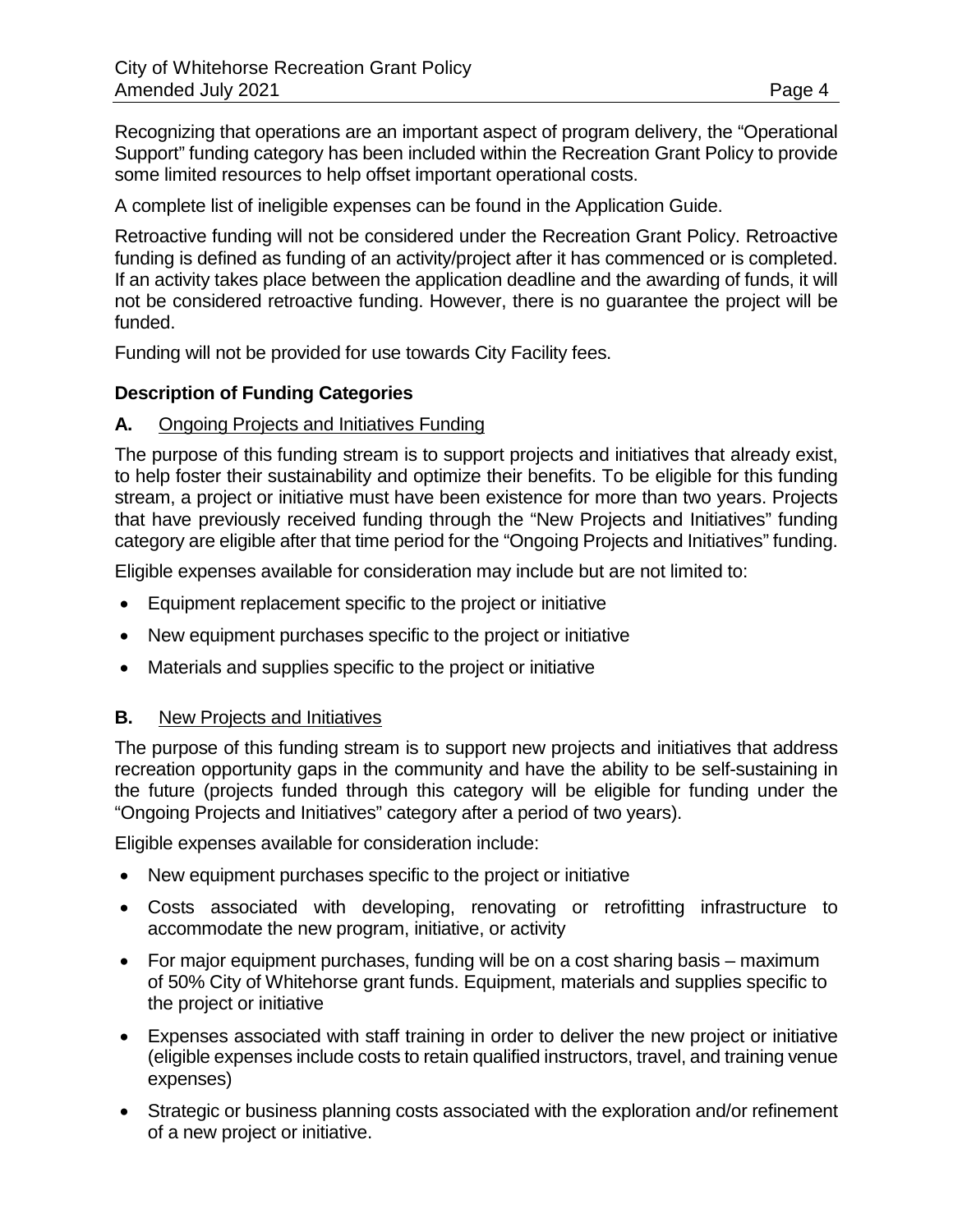### **C.** Training and Leadership Development

The purpose of this funding stream is to support training and leadership development initiatives undertaken by organizations that will optimize their program offerings and enhance recreational capacity in Whitehorse.

Eligible expenses that will be considered under this stream of funding include but are not limited to:

- Airfare, accommodation and meal costs for instructors
- Honoraria for instructors
- Course registration and certification costs for organizational staff and volunteers

### **D.** Operational Support

The purpose of this funding stream is to provide a small amount of operational funding that can help offset costs incurred by qualified organizations.

General operations and maintenance expenses that will be considered include:

- Primary utilities (heat, water, electricity)
- Program staff salaries (applicants must demonstrate that these costs are critical to program delivery and are not applicable to ongoing staff wages)
- General administration, minor repairs, and maintenance

### **APPLICATION DEADLINE AND PROCEDURES**

The application deadlines under the Recreation Grant Policy are:

- Spring intake deadline: March 15<sup>th</sup>
- Fall intake deadline: September 15th

Additional information on the application procedures, decision-making dates, and reporting deadlines will be available on the City's website. The City also reserves the right to adjust the above-noted application deadlines on a year-to-year basis.

Should an applicant wish to withdraw or cancel their application, a written request must be submitted to the Recreation Department.

### **APPLICANT ACCOUNTABILITY**

Applicants awarded a recreation grant shall be held accountable for the expenditure of the grant funds.

Funds granted under this policy are not transferable between projects or groups/ organizations and must be used for the specific purposes outlined in the application. Where a change in project is requested, a written request shall be submitted to Recreation Services. For requests involving a significant change in the nature of the project, approval from Recreation Services and City Council will be required.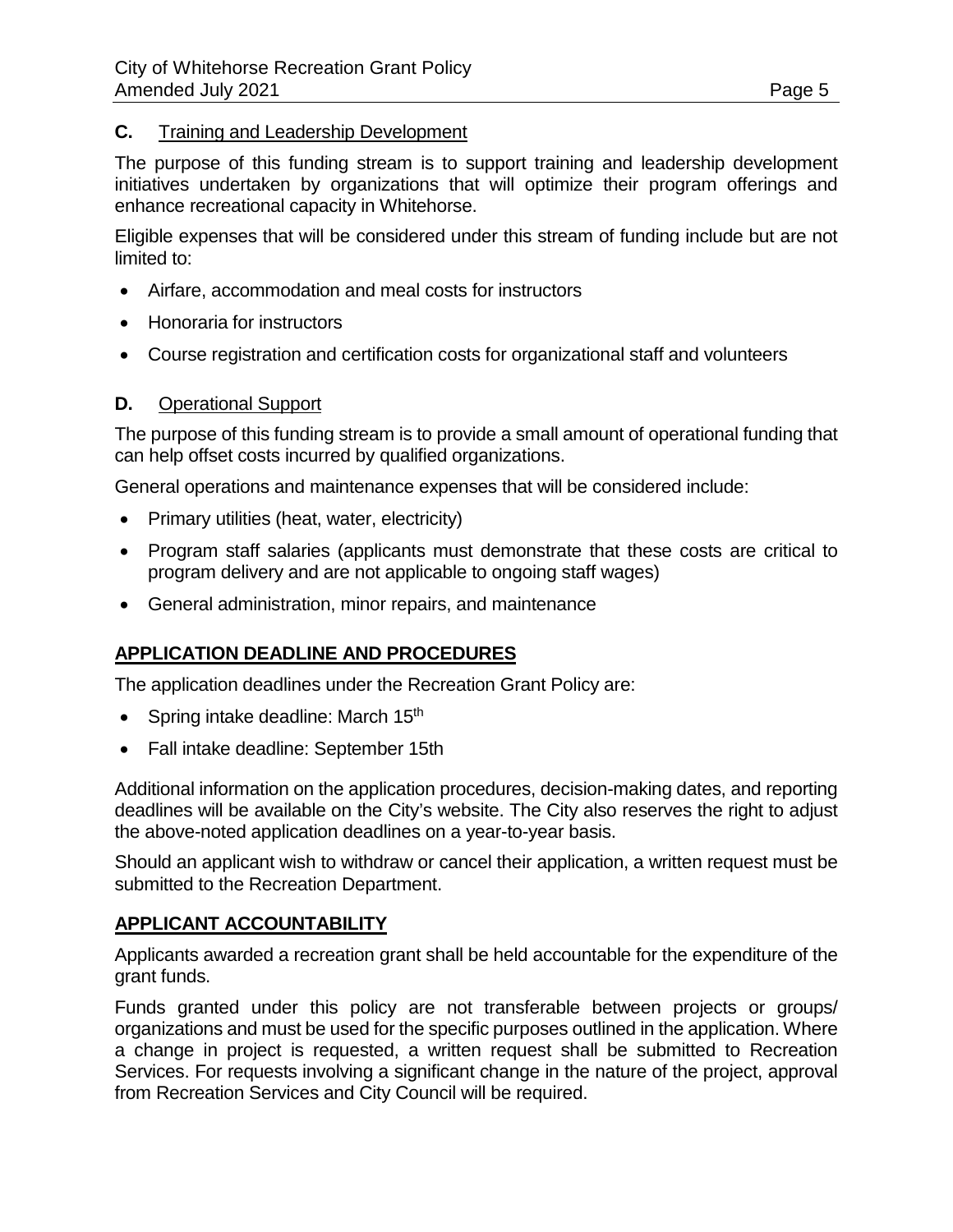Accountability shall be in the form of an Accountability Statement supplied to Recreation Services by March 15 (for projects funded in the spring) or September 15 (for projects funded in the Fall) of the calendar year following receipt of the grant.

The Accountability Statement must contain:

- 1. A description of the completed project including:
	- a) Project evaluation for programs, special events, and leadership workshops, including attendance figures, pictures, newspaper clippings, dates of the project;
	- b) Demonstration of recognition for City support;
	- c) For equipment purchased, model and serial numbers if applicable.
- 2. Copies of receipts and/or cancelled cheques. A receipt would show proof of purchase. Cancelled cheques must have both sides copied.
- 3. A financial statement for the project, listing all expenses and revenues pertaining to the project, and the exact use of funds granted by the City. Upon submission of a written request prior to the deadline for the submission of the Accountability Statement, a six-month extension may be granted by City Council, on recommendation from Recreation Services.

If an applicant finds that it cannot use some or all of grant funds approved, a written notice must be submitted to Recreation Services.

Any funds found to be surplus to the specific project and uses approved, shall be returned to the City along with the Accountability Statement. This applies if:

The applicant has been approved for funding, and;

- a) the funding has not been used; or
- b) an extension has not been requested prior to the date the Accountability Statement is due.

### **Note: if the application does not contain the financial information requested, the application will be deemed incomplete and will therefore be rejected.**

### **DECISION MAKING**

The Recreation department will undertake an initial review of applicants to assess baseline eligibility per the criteria outlined in the Recreation Grant Policy. Applications that proceed through this initial screening will then be summarized and standardized for presentation purposes prior to review and adjudication by a standing Task Force operating under the terms of reference outlined in Appendix A.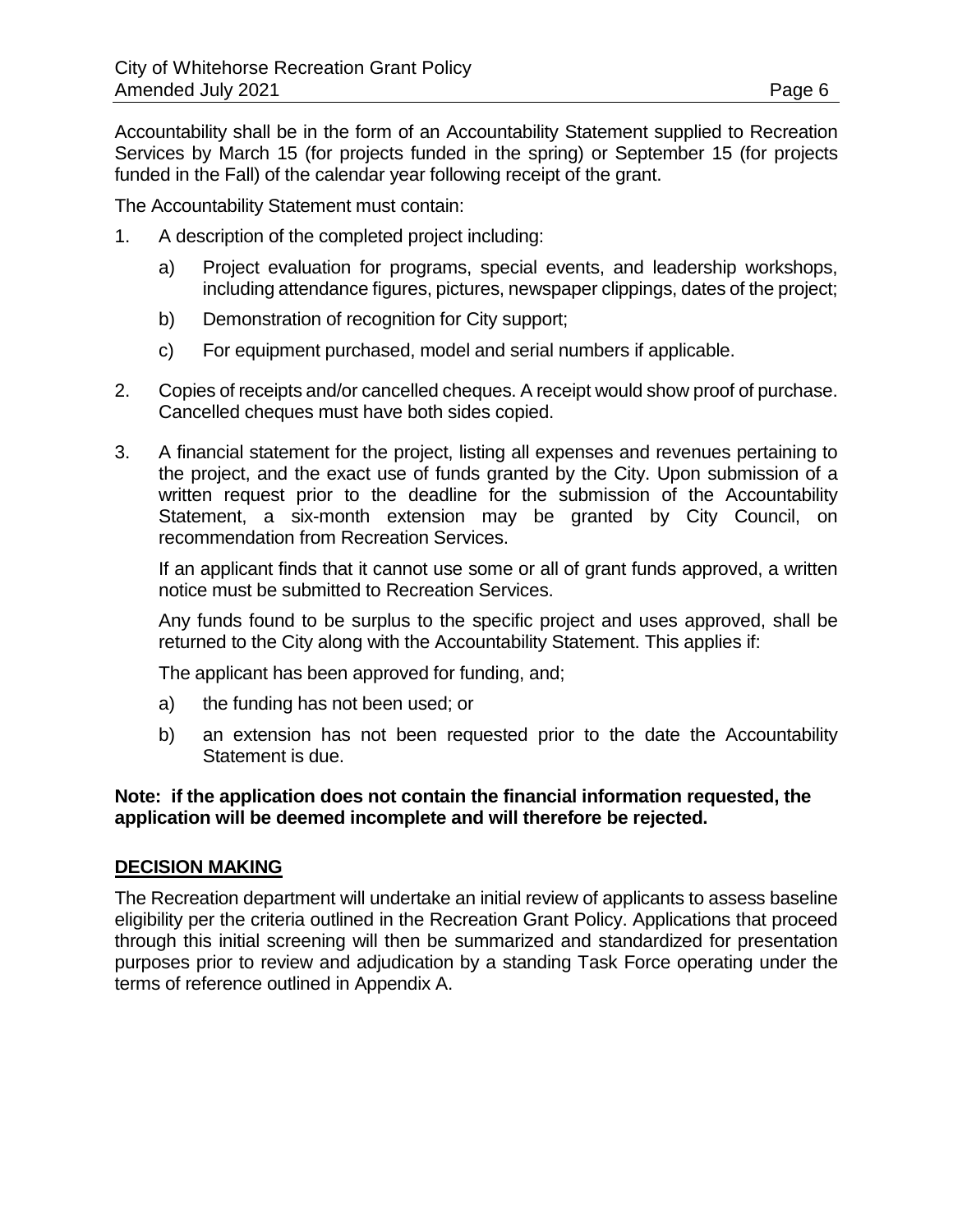The following steps will be used to undertake decision making:

- 1. Initial screening by Recreation Department to confirm:
	- a) The application is complete with all of the mandatory information;
	- b) The organization is eligible for funding; and
	- c) If the organization has previously received funding, all of the reporting and accountability requirements have been sufficiently fulfilled.
- 2. The Task Force scores applications for each of the four funding categories using the scoring criteria provided;
- 3. Determination of funding amounts within each category is based on the ranked scores. If required, the Task Force will have the flexibility to adjust the categories and funding amounts by a factor of no more than +/- 20% in order to maximize the number of organizations that are funded, or to provide additional funding if there are excess funds available;
- 4. City Administration presents the recommended funding decisions to Council for final approval;
- 5. All applications, recommendations, and rationale of the Task Force pertaining to grant applications shall remain confidential until City Council has adopted the recommendations via Council Resolution.
- 6. Applicant organizations are notified of the decision pertaining to their application when the aforementioned process is complete.

### **Scoring Criteria**

This Recreation Grant Policy does not specify matching grant requirements or place restrictions on funding based on other funding sources. However, it is important to note that these factors have been taken into consideration in the prioritization and ranking matrix that follows, which will be used to score and rank applications for each category:

| <b>Criteria</b>                                                                                                    | <b>Scoring Metrics</b><br>Weight |                                                                                                 |   |
|--------------------------------------------------------------------------------------------------------------------|----------------------------------|-------------------------------------------------------------------------------------------------|---|
| For all applicants and categories                                                                                  |                                  |                                                                                                 |   |
| Alignment with<br>the Guiding<br>Principles as<br>outlined in the<br>Parks and<br>Recreation<br><b>Master Plan</b> |                                  | 3 points: The project or initiative furthers four or more of the<br><b>Guiding Principles</b>   |   |
|                                                                                                                    |                                  | 2 points: The project or initiative furthers three of the<br><b>Guiding Principles</b>          |   |
|                                                                                                                    |                                  | 1 point: The project or initiative furthers two of the Guiding<br><b>Principles</b>             | 3 |
|                                                                                                                    |                                  | 0 points: The project or initiative does not further more than<br>one of the Guiding Principles |   |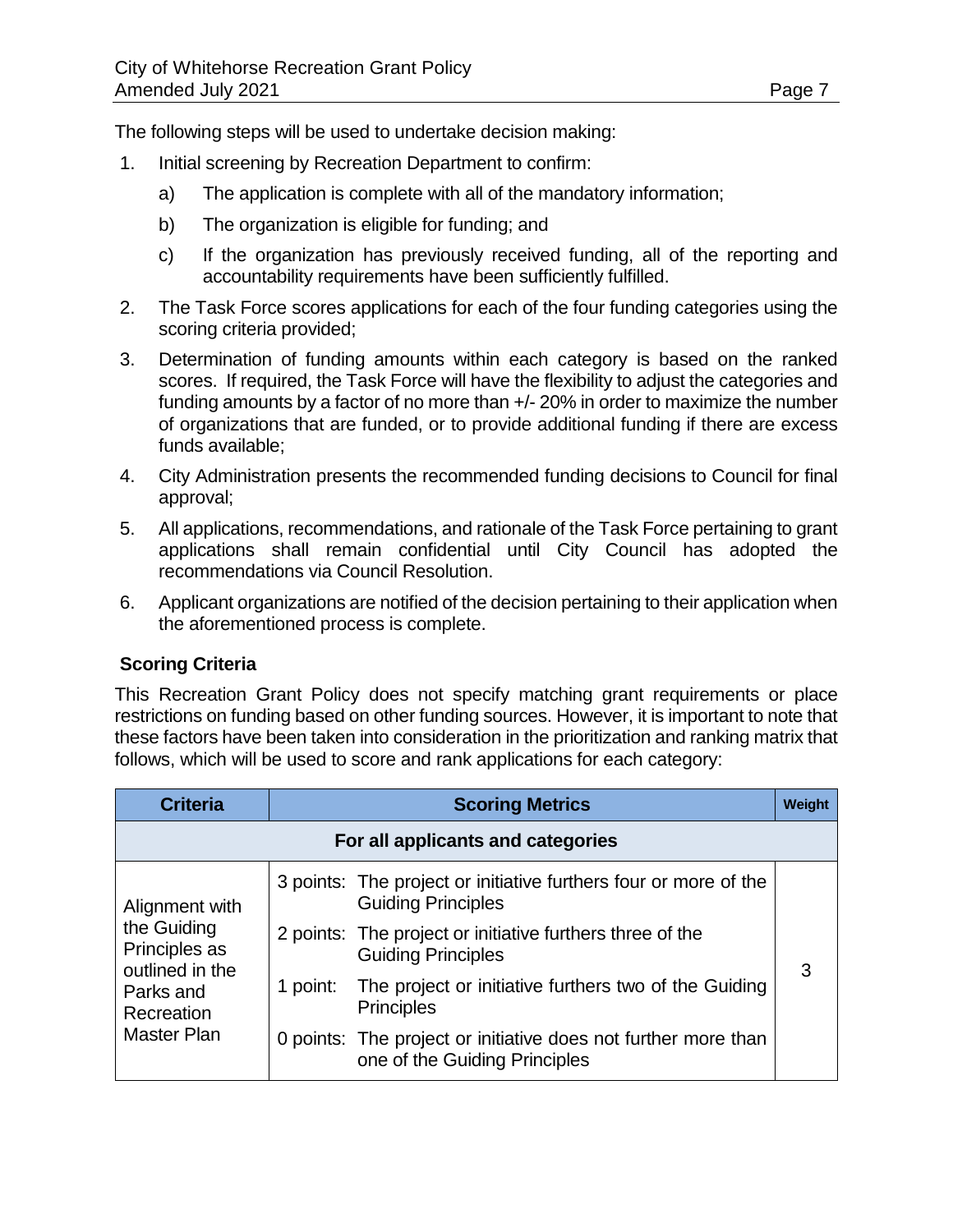| O |  |
|---|--|
|   |  |

| <b>Criteria</b>                                                      | <b>Scoring Metrics</b><br>Weight |                                                                                                                                                                                                                                                                                                                                                                                                                                                                                                                                                                                                                                                                                                                              |                |
|----------------------------------------------------------------------|----------------------------------|------------------------------------------------------------------------------------------------------------------------------------------------------------------------------------------------------------------------------------------------------------------------------------------------------------------------------------------------------------------------------------------------------------------------------------------------------------------------------------------------------------------------------------------------------------------------------------------------------------------------------------------------------------------------------------------------------------------------------|----------------|
| Contribution to<br>the Project or<br>Initiative                      |                                  | 3 points: The applicant organization has committed to<br>securing >75% of the funds for the specified<br>expense items identified in the application                                                                                                                                                                                                                                                                                                                                                                                                                                                                                                                                                                         |                |
|                                                                      |                                  | 2 points: The applicant organization has committed to<br>securing 50% to 74% of the funds for the specified<br>expense items identified in the application                                                                                                                                                                                                                                                                                                                                                                                                                                                                                                                                                                   | $\overline{2}$ |
|                                                                      | 1 point:                         | The applicant organization has committed to<br>securing 25% to 49% of the funds for the specified<br>expense items identified in the application                                                                                                                                                                                                                                                                                                                                                                                                                                                                                                                                                                             |                |
|                                                                      |                                  | 0 points: The applicant organization has committed to<br>securing <25% of the funds for the specified<br>expense items identified in the application.                                                                                                                                                                                                                                                                                                                                                                                                                                                                                                                                                                        |                |
| Applicant<br>Accountability                                          |                                  | 3 points: The applicant's accountability statement sufficiently<br>meets all applicable requirements.                                                                                                                                                                                                                                                                                                                                                                                                                                                                                                                                                                                                                        |                |
|                                                                      | 1 point:                         | The applicant's accountability statement meets<br>some but not all of the applicable requirements.                                                                                                                                                                                                                                                                                                                                                                                                                                                                                                                                                                                                                           | $\overline{2}$ |
|                                                                      |                                  | 0 points: The applicant's accountability statement does not<br>sufficiently meet the applicable requirements.                                                                                                                                                                                                                                                                                                                                                                                                                                                                                                                                                                                                                |                |
| <b>Applicable to Category A applicants only</b>                      |                                  |                                                                                                                                                                                                                                                                                                                                                                                                                                                                                                                                                                                                                                                                                                                              |                |
| Previous Use of<br>Recreation<br><b>Grant Policy</b><br><b>Funds</b> | 3 points: The<br>1 points: The   | applicant organization<br>has<br>clearly<br>demonstrated the impacts and benefits of the<br>project or initiative in the accountability reporting<br>from the previous year(s). This has occurred by<br>identifying alignment between objectives and<br>testimonials from<br>participants<br>outcomes,<br>or<br>partners, or other forms of reporting.<br>applicant<br>organization has<br>generally<br>demonstrated the impacts and benefits of the<br>project or initiative in the accountability reporting<br>from the previous year(s). However, opportunity<br>exists to further reflect outcomes through better<br>outcomes identification and reporting.<br>0 points: The applicant organization has not demonstrated | 1              |
|                                                                      |                                  | sufficient impacts and benefits in the previous<br>year(s) outcome reporting or did not submit an<br>adequate report.                                                                                                                                                                                                                                                                                                                                                                                                                                                                                                                                                                                                        |                |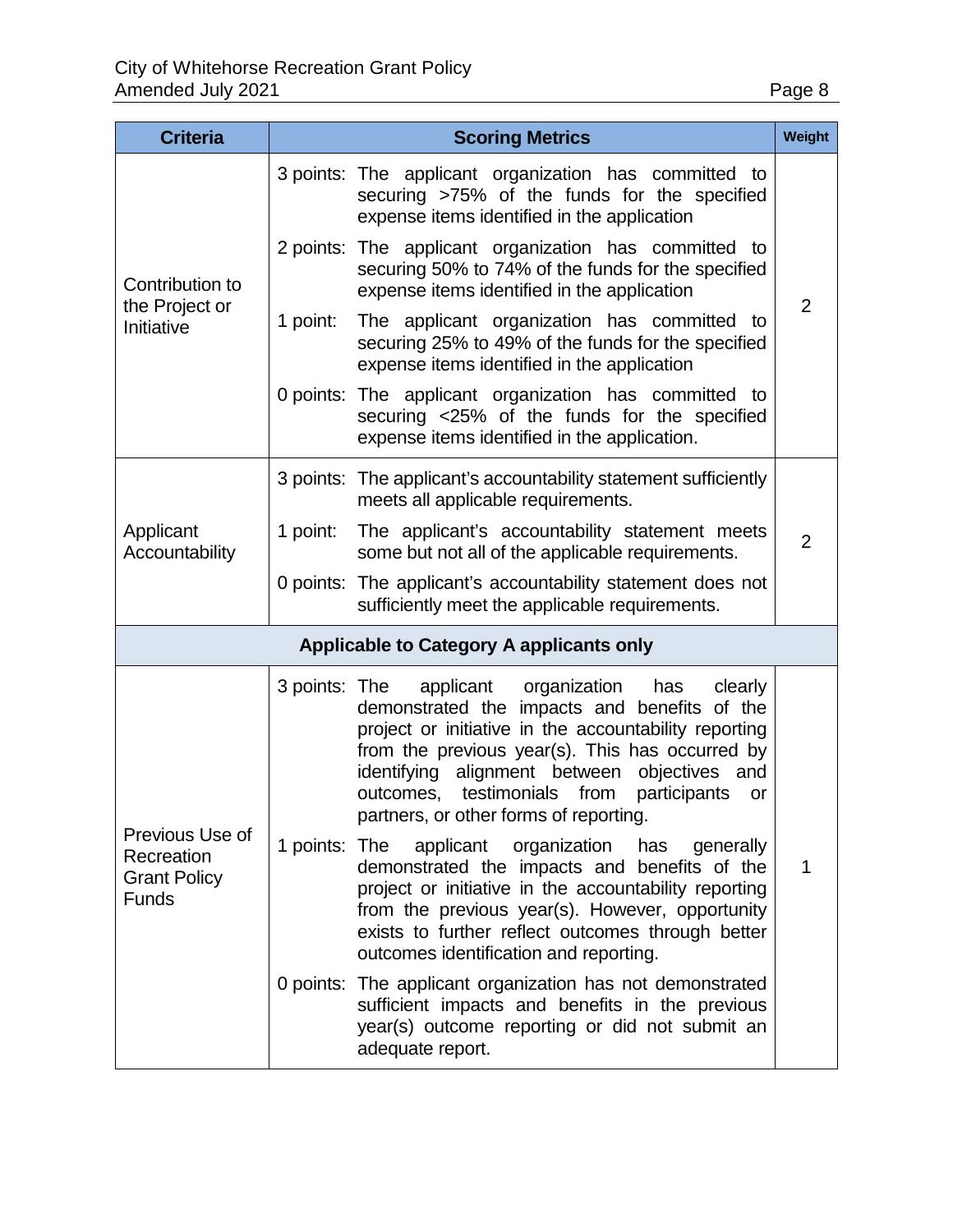| <b>Criteria</b>                                 | <b>Scoring Metrics</b> |                                                                                                                                           |  |
|-------------------------------------------------|------------------------|-------------------------------------------------------------------------------------------------------------------------------------------|--|
| <b>Applicable to Category B applicants only</b> |                        |                                                                                                                                           |  |
|                                                 |                        | 3 points: The new project or initiative clearly demonstrates<br>that it's addressing a recreation opportunity gap.                        |  |
| <b>Recreation Gap</b><br>Assessment             |                        | 1 point: The new project or initiative is enhancing the<br>provision of a recreation opportunity that already<br>exists.                  |  |
|                                                 |                        | 0 points: The new project or initiative is deemed to be<br>duplicating a recreation opportunity that is already<br>sufficiently supplied. |  |

### **REPEAL OF EXISTING POLICY**

The Recreation Grant Policy adopted by Council resolution 2018-22-05, including all amendments thereto, is hereby repealed.

### **FORCE AND EFFECT**

This policy shall come into full force and effect upon adoption by Council.

### **Supporting References**

*Municipal Act* [RSY 2002, c.154](http://www.gov.yk.ca/legislation/acts/huri_c.pdf)

### **History of Amendments**

| <b>Date of Council Decision</b> | <b>Reference</b><br>(Resolution #) | <b>Description</b>    |
|---------------------------------|------------------------------------|-----------------------|
| August 10, 2020                 | 2020-18-09                         | Initial Approval Date |
| July 26, 2021                   | 2021-15-06                         | Amended               |